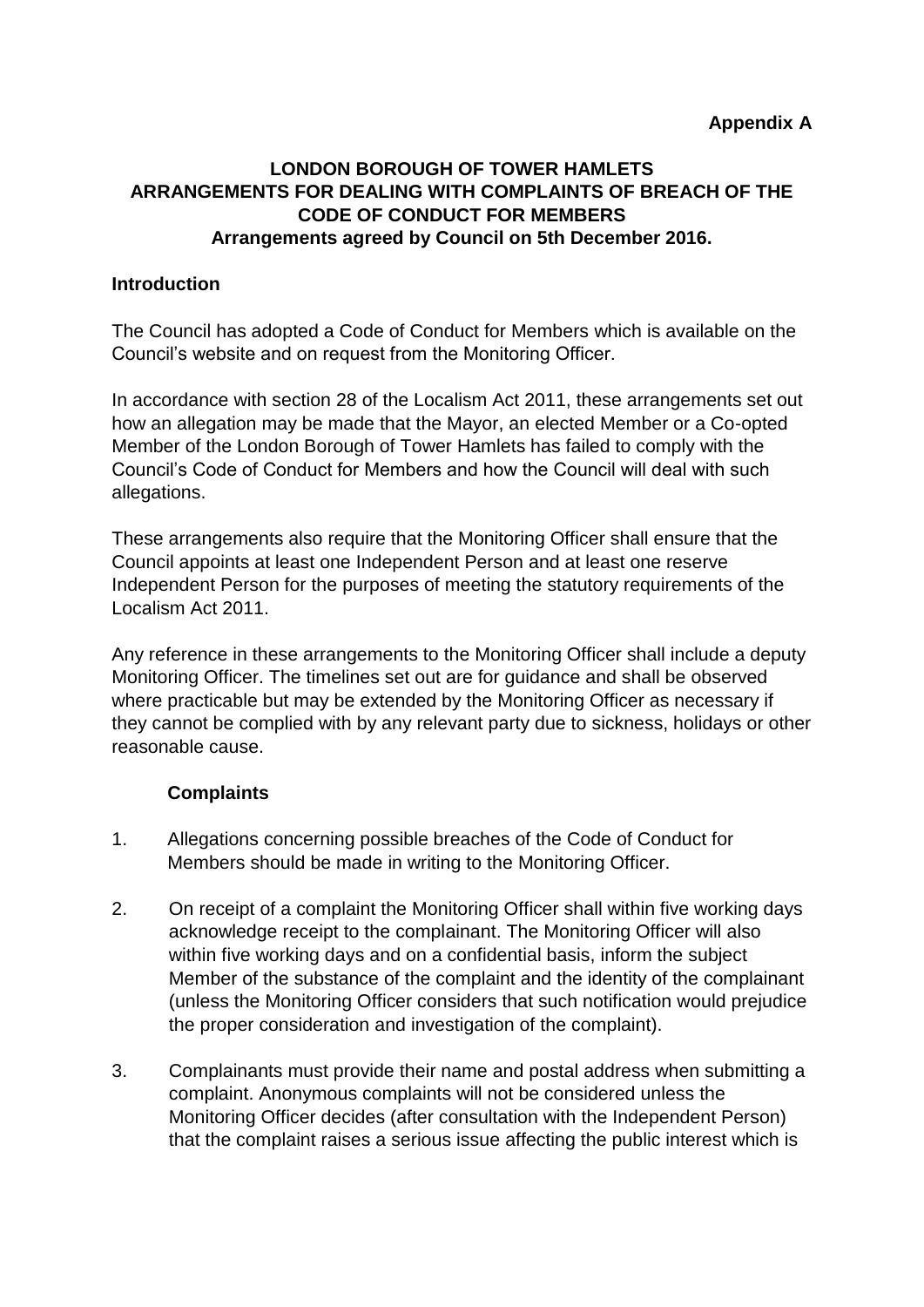capable of investigation without the need to ascertain the complainant's identity.

4. A complainant when making an allegation should specify the identity of the person(s) alleged to have breached the Code, the conduct that is alleged to give rise to the breach, the evidence that supports the allegation and the names (and contact details) for any potential witnesses able to give direct evidence of the events complained about.

### **Assessment of Complaints**

- 5. The Monitoring Officer shall, after consultation with the Independent Person and within ten working days of receiving the complaint:
	- a) Decide whether or not a complaint merits formal investigation and where appropriate arrange for an investigation; OR
	- b) Decide to attempt to facilitate informal resolution of the complaint (such attempt shall be subject to a four week time limit).
- 6. In making this determination the Monitoring Officer may at their discretion report the matter to the Investigation & Disciplinary Sub-Committee (IDSC) of the Standards (Advisory) Committee for consideration and/or consult other persons as appropriate.
- 7. The Monitoring Officer may decide not to refer the matter for investigation where:
	- (a) The allegation does not demonstrate any potential breach of the Code (because for example it relates to dissatisfaction with a Council decision/service or relates to events which occurred when the person complained about was not acting in an official capacity).
	- (b) The event(s) complained about took place more than six months ago and there are no valid reasons for the delay in bringing the complaint, such as fresh evidence not available at the earlier date or only recently discovered.
	- (c) The allegation is about someone who is no longer the Mayor or a Member/Coopted Member.
	- (d) The complainant has failed to provide the information specified in paragraph 4 above or any other information reasonably requested by the Monitoring Officer.
	- (e) The same or a similar allegation has been investigated and determined.
	- (f) The Mayor, Member or Co-opted Member has already accepted they made an error in their conduct and/or has apologised for their conduct and the Monitoring Officer considers the matter would not warrant a more serious sanction.
	- (g) The allegation is politically motivated and/or 'tit for tat'.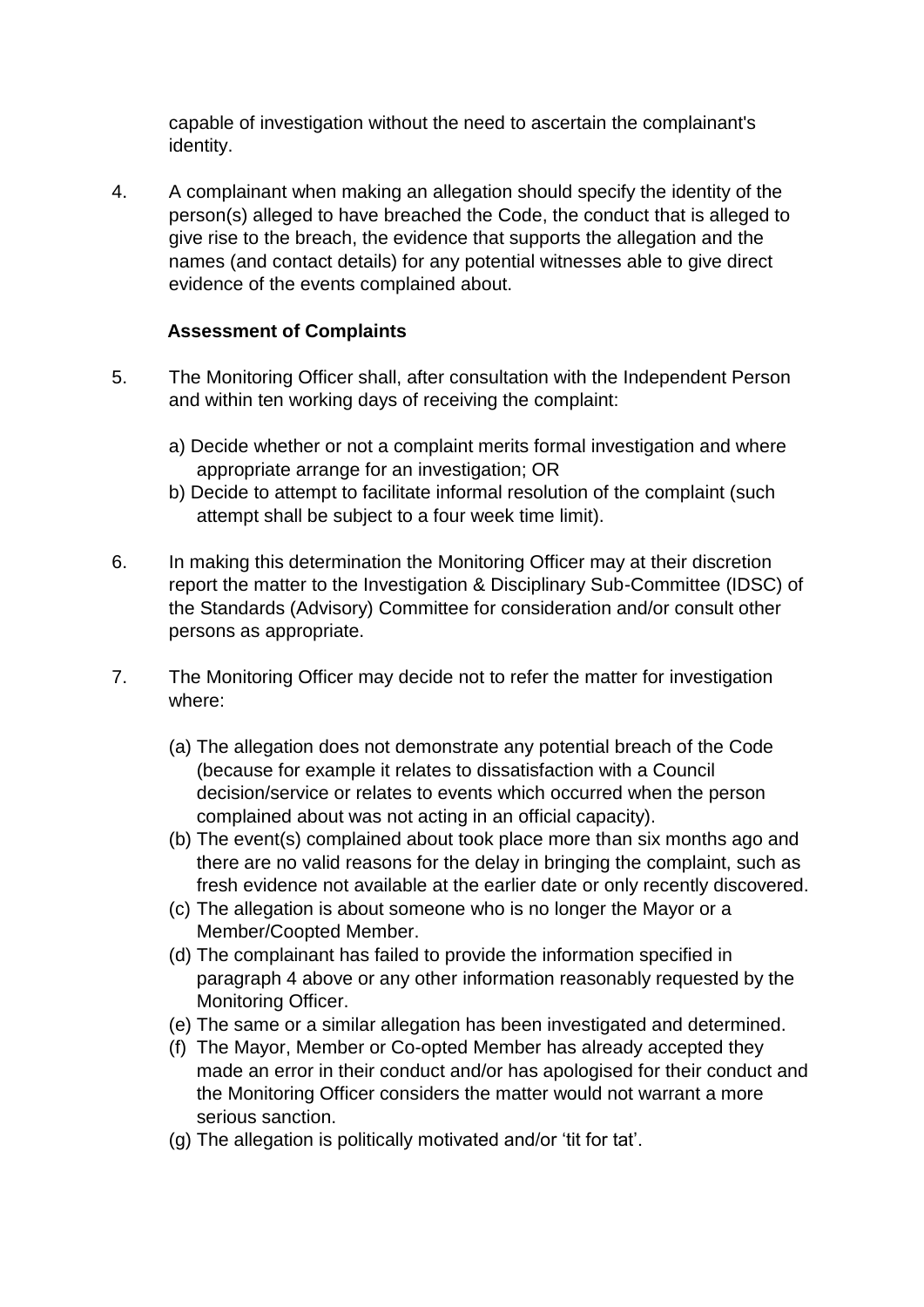- (h) The allegation is not considered sufficiently serious to merit the cost to the public of carrying out an investigation.
- (i) The Monitoring Officer has facilitated an informal resolution of the complaint (see below) and the Mayor or Member/Co-opted Member complained about has offered to take remedial action that the Monitoring Officer considers appropriate in all the circumstances (for example by apologising to the complainant and/or undertaking training or issuing a statement of factual correction).
- 8. Where the Monitoring Officer decides to reject a complaint they shall inform the complainant in writing giving the reasons for rejection.

## **Investigation and Monitoring of Complaints**

- 9. If a complaint of failure to comply with the Code is referred for investigation the Monitoring Officer shall appoint an investigator or complete the investigation him/herself. Such investigation should whenever possible be completed within two months of the decision to refer the matter for investigation. The Monitoring Officer may extend this period by up to a further two months where they feels it is necessary to ensure a proper and adequate investigation. The Monitoring officer may refer a complaint for investigation by the Monitoring Officer in a different authority where they have a conflict of interest.
- 10. The Monitoring Officer will keep the complainant and the subject Member informed as to progress at appropriate intervals and shall inform them of any extension to the period for the investigation.
- 11. The Monitoring Officer will report quarterly (or less frequently if there are no complaints to report) to the Standards (Advisory) Committee on the number and nature of complaints received and action taken as a result. This will include details of complaints that have been rejected by the Monitoring Officer and any extension made to the period for an investigation of a complaint.
- 12. Where any investigation into a complaint of breach of the Code finds no evidence of failure to comply with the Code of Conduct, the Monitoring Officer shall within four weeks of receipt of the investigation report, consult with the Independent Person and decide whether the matter should be closed without reference to a Hearings Sub-Committee. The Monitoring Officer shall provide a copy of the report and findings of the investigation which shall be kept confidential to the complainant and to the Member concerned and shall report the matter as part of the quarterly report to the Standards (Advisory) Committee for information. The Monitoring Officer may also seek advice from the IDSC before deciding that a matter should be closed without reference to the Hearings Sub-Committee.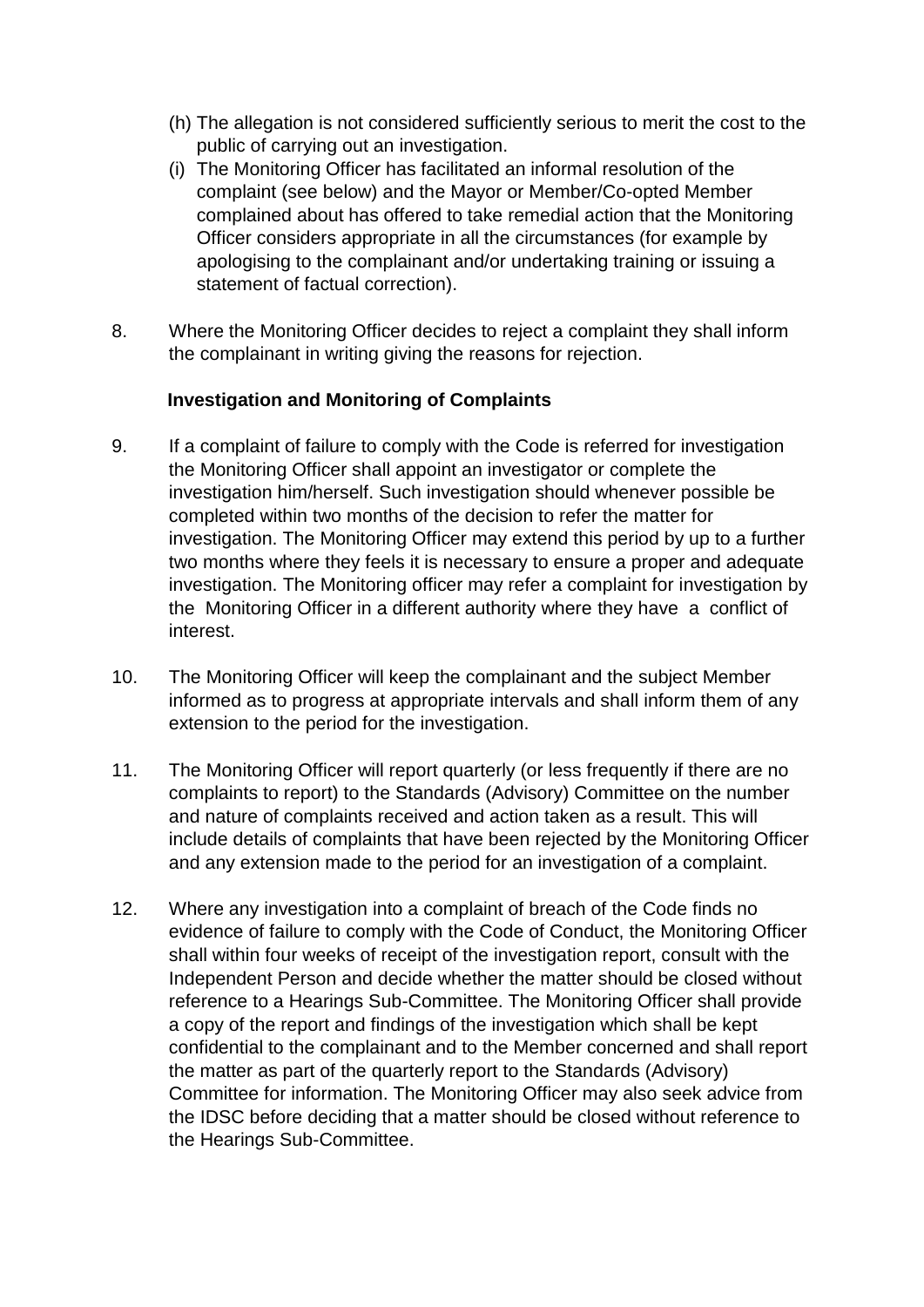13. Where an investigation finds evidence of a failure to comply with the Code of Conduct, the Monitoring Officer following consultation with the Independent Person, may seek local resolution of the complaint. If local resolution succeeds the Monitoring Officer shall report the matter as part of the quarterly report to the Standards (Advisory) Committee. If local resolution does not succeed or if following consultation with the Independent Person, the Monitoring Officer considers that it is not appropriate to seek local resolution, the Monitoring Officer shall report the investigation findings to a Hearings Sub-Committee of the Standards (Advisory) Committee for local hearing and determination. The Hearings Sub-Committee will whenever practicable be convened within one month of the Monitoring Officer receiving the investigation report.

## **Hearings Sub-Committee**

- 14. The Hearings Sub-Committee will consider the investigation report and any submissions from the subject Member and determine:
	- (a) If there has been a breach of the Code of Conduct having taken into account the views of the Independent Person; and if so
	- (b) Whether any sanction is appropriate having taken into account the views of the Independent Person.
- 15. Possible sanctions may include any of the following:-
	- (a) Publication of the Sub-Committee's decision.
	- (b) Reporting the Sub-Committee's decision to Council.
	- (c) Requesting the Monitoring Officer to arrange training for the Member (subject to the Member's agreement).
	- (d) Issuing a censure or reprimand which may also be reported to Council.
	- (e) Requiring the Member to contact the Council and officers via specified point(s) of contact.
	- (f) Withdrawing facilities provided to the Member by the Council, such as a computer or internet access.
	- (g) Excluding the Member from the Council's offices or other premises, with the exception of meeting rooms as necessary for attending Council, Executive, Committee and Sub-Committee meetings (as appropriate).
	- (h) Recommending to the Member's Group Leader that they be removed from any or all Committees or Sub-Committees of the Council.
	- (i) Recommending to the Mayor that the Member be removed from the Executive, or removed from particular portfolio responsibilities.
	- (j) Recommending to Council or the Mayor as appropriate the removal from outside appointments to which the Member has been appointed or nominated.
	- (k) Recommending to Council that the Member be removed from any or all Council Committees or Sub-Committees.